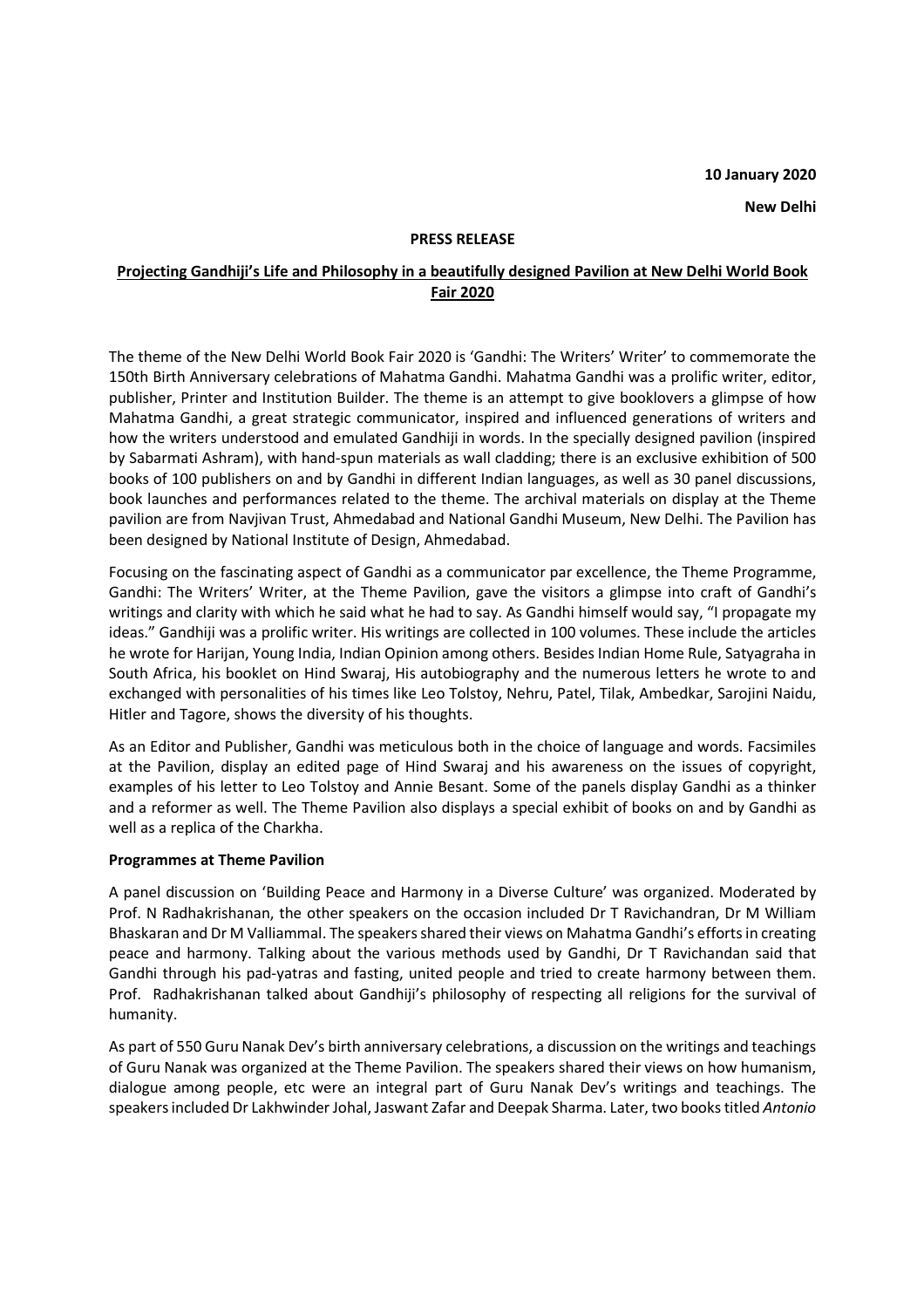*Gramsci: Jeevan Te Rachna* and *Sukhwinder Amrit Kavya Jagat* were released. The programme was organized by National Book Trust, India and Punjabi Sahitya Akademi.

## **Seminar Hall**

A panel discussion on 'Gandhi's Message on Cleanliness' was organised by Delhi Public Library at the Seminar Hall. The speakers talked about the role of Mahatma Gandhi in creating awareness among people about cleanliness. On this occasion, Shri Vishwanath Pandey said that Mahatma Gandhi is known for his non-violent protests and marches against the British, but rarely remembered for the cleanliness in our country. Talking about Gandhi's thoughts about cleanliness, Dr Neeraj Bharadwaj said that Mahatma Gandhi not only advocated cleanliness of the surroundings, but also talked about the purity of soul. The other panelists on this occasion included Dr. Ramsharan Gaur, Chairman, Delhi Public Library; Dr Babita Gaur, Senior Library Information Officer; and Shri Sita Ram Gupta.

A workshop on 'Be Happy and Empowered' was organised by Sawan Kripal Ruhani Mission at the Seminar Hall. The workshop conducted by Sheena and Nitin Demla. In this interactive session, the speakers were of the view that the problems in our lives can be solved through the medium of meditation only.

## **Children's Pavilion**

An activity-based session was organized by Jaago Teens at the Children's Pavilion. During the session, several images like an image of a girl, a tree and thunderstorm were displayed on the projector and then children were asked to write stories on these images. A large number of children from Butterfly, an NGO and Suraj Bhan DAV Public School participated in the programme.

In another session, children from Jai Shankar Memorial Center performed three plays based on the life of Mahatma Gandhi. Later, a storytelling session was organized by National Book Trust, India where wellknown storytellers Sushma Yadhuvanshi, Asha Sharma and Shiv Mohan Yadav narrated stories to children.

A panel discussion on 'Children's Literature Goes Digital,' was organised by Worldreader. The session began with storytelling by Vinita Pandey. The speakers discussed about how the books are being developed digitally and ebooks being available on various apps. With books being available digitally, it is now much easier to access them anywhere and anytime the child wants, or in case a parent wants to read to them. The speakers on the occasion included Shri Himanshu Giri, Pratham Books; Bhanu Potta, Worldreader; Ganesh Subramanian, Chrysalis; Nikhil Saraf, Stones2Milestones and Vinita Pandey, Book Talk.

## **Author's Corner**

A discussion on *Pedagogy of Synthetic Phonics* was organised by SAAR Education Pvt. Ltd. at Author's Corner, Hall No. 8. Abhishek Goel, motivational speaker interacted with the audience on English language. He explained that English language has certain rules for writing and pronunciation. According to him, in India, children follow the wrong pronunciation that their teachers use, as children, being young, grasp everything from their elders. Later, he talked about the ways through which the language can be learnt easily.

A discussion on publishing in India was organized by Best Book Buddies at the Author's Corner, Hall no. 8. The discussion focused on the future of publishing in India for new authors. While interacting with the visitors, Sudhir Gandotra, CEO of BestBookBuddies, said that established authors do not face the problems that new and young authors face in publishing. The speakers also discussed the need to provide platform